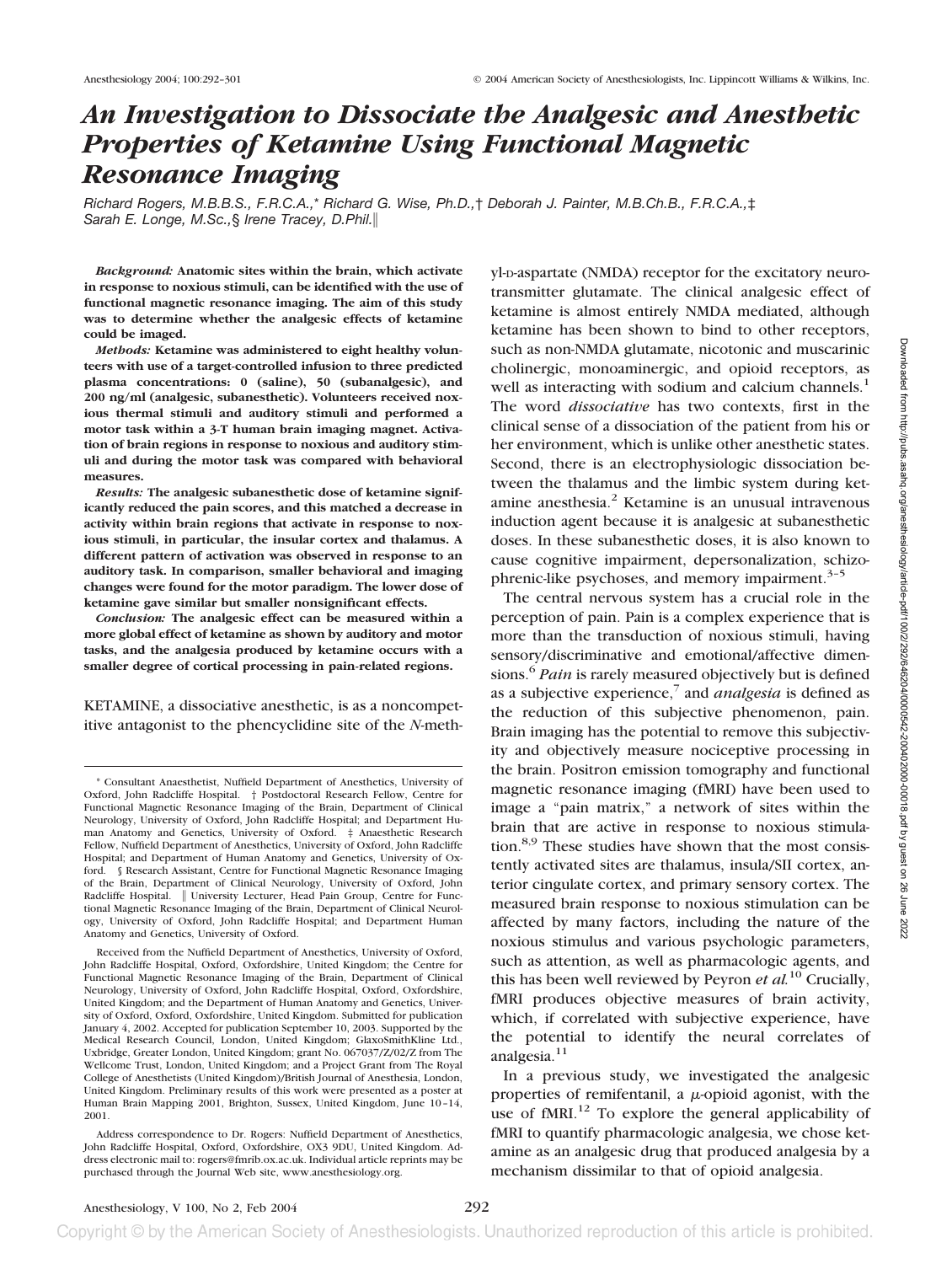The aim of this study was to objectively measure the analgesic effect of ketamine with use of fMRI. We hypothesized that a reduction in the brain processing of the response to noxious stimuli would match the reduction in behavioral pain scores. In addition, we were interested in how the activity of specific brain regions involved in processing noxious stimuli would be reduced and how this compared with the brain activity arising from non–pain-related tasks.

# **Materials and Methods**

## *Subjects*

Ethical permission for this study was obtained from the local ethics committee (Central Oxfordshire Research Ethics Committee, Oxford, Oxfordshire, United Kingdom). Volunteers gave written informed consent.

Eight male, right-handed volunteers with a mean age of 28 yr (range, 19–37 yr) who had no history of psychiatric illness were recruited. They were excluded if they were taking medication or drugs acting on the central nervous system for therapeutic or recreational use. A medical history and, where appropriate, a physical examination were performed to ensure the patients were fit and well (American Society of Anesthesiologists physical status I) and that there was no contraindication to the administration of ketamine or to magnetic resonance imaging.

On their first visit, outside the scanner, volunteers were given a ketamine infusion that was slowly increased to the maximum dose (predicted plasma concentration of 200 ng/ml) to test for tolerance and analgesia and to familiarize the volunteers with the method of noxious heat delivery and pain scoring. The second visit was a scanning session during which three predicted plasma concentrations of ketamine (0, 50, and 200 ng/ml) were administered to the subjects. Imaging response was measured to pain and auditory stimuli. Four of the original subjects returned for a third visit to determine the effects of ketamine at these doses on the motor system. During this session, imaging and behavioral data were collected relating to a motor task.

#### *Drug Administration*

Volunteers fasted before all visits (6 h for solids, 2 h for clear fluids) and were supervised for approximately 2 h after the ketamine infusion was stopped. Ketamine was administered *via* an indwelling intravenous cannula (23 gauge Wallace Y-Can; SIMS Portex Ltd., London, United Kingdom) inserted into the right antecubital vein. Racemic ketamine hydrochloride as a 1-mg/ml solution was administered by means of a computer-controlled continuous infusion $13$  (target-controlled infusion, Graseby 3500 pump; SIMS Graseby Ltd., Watford, Hertfordshire, United Kingdom, programmed and supplied by Anesthe-

sia Technology Ltd., Leeds, United Kingdom). The infusion was governed by a three-compartment model, using the pharmacokinetic parameters calculated by Domino et al.,<sup>14</sup> to maintain a stable plasma concentration of ketamine. Predicted plasma concentrations are reported.

Ketamine produces analgesia at plasma concentrations of  $100 - 200$  ng/ml.<sup>15–17</sup> Standard intravenous anesthetic induction doses (2–2.5 mg/kg) produce a peak plasma concentration of 9,000–25,000 ng/ml, with awakening at approximately  $1,000$  ng/ml.<sup>14</sup> Psychological effects are dose-dependent and are rare at subanesthetic dos $es^{18,19}$ ; doses up to a plasma concentration of 200 ng/ml have been well tolerated in volunteers.<sup>20</sup> For this study, a maximum predicted plasma concentration of 200 ng/ml ketamine was chosen to provide analgesia and avoid anesthesia. A potential confounding factor in this study was nonanalgesic drug effects on the blood oxygen level–dependent (BOLD) signal. For these reasons, multiple doses were investigated to attempt to differentiate the effects of ketamine on different types of cortical processing. Three different plasma concentrations of ketamine were studied. A control saline infusion was the 0 ketamine concentration. The second was a subanalgesic dose (predicted plasma concentration of 50 ng/ml). A third analgesic subanesthetic dose (200 ng/ml) was chosen. A predicted plasma concentration of 50 ng/ml is approximately equivalent to a steady state infusion (after 20 min) of 0.18 mg  $\cdot$  kg<sup>-1</sup>  $\cdot$  h<sup>-1</sup>, and 200 ng/ml is approximately equivalent to a steady state infusion of  $0.71$  mg · kg<sup>-1</sup> · h<sup>-1</sup>.

# *Physiologic Data*

Heart rate, noninvasive blood pressure, and oxygen saturation were measured continuously with use of a 9500 Multigas Monitor (MR Equipment Corporation, United Kingdom supplier Wardray Premise Ltd., Thames Ditton, Surrey, United Kingdom).

# *Experimental Stimulus Paradigm*

The design of the first experiment is shown in figure 1. Ketamine was administered in a fixed stepwise increase in dose in a single scan session. The target-controlled infusion was allowed to run for 10 min after each change in concentration to allow the drug to reach steady state before the stimulus paradigm and imaging were started. Noxious and auditory stimuli were presented to the subjects in a pseudo-random sequence for 14 min while echoplanar imaging was performed. This was repeated at each of the three concentrations of ketamine. The sequence of stimuli was randomized, with a mean stimulus interval of  $41$  s (range,  $27-66$  s). The noxious stimuli were separated by a minimum delay of 59 s. Alternate noxious and alternate auditory stimuli were offset in time by a whole number of interscan (repetition time) periods plus half repetition time (1.5 s). This improves the effective temporal sampling of the BOLD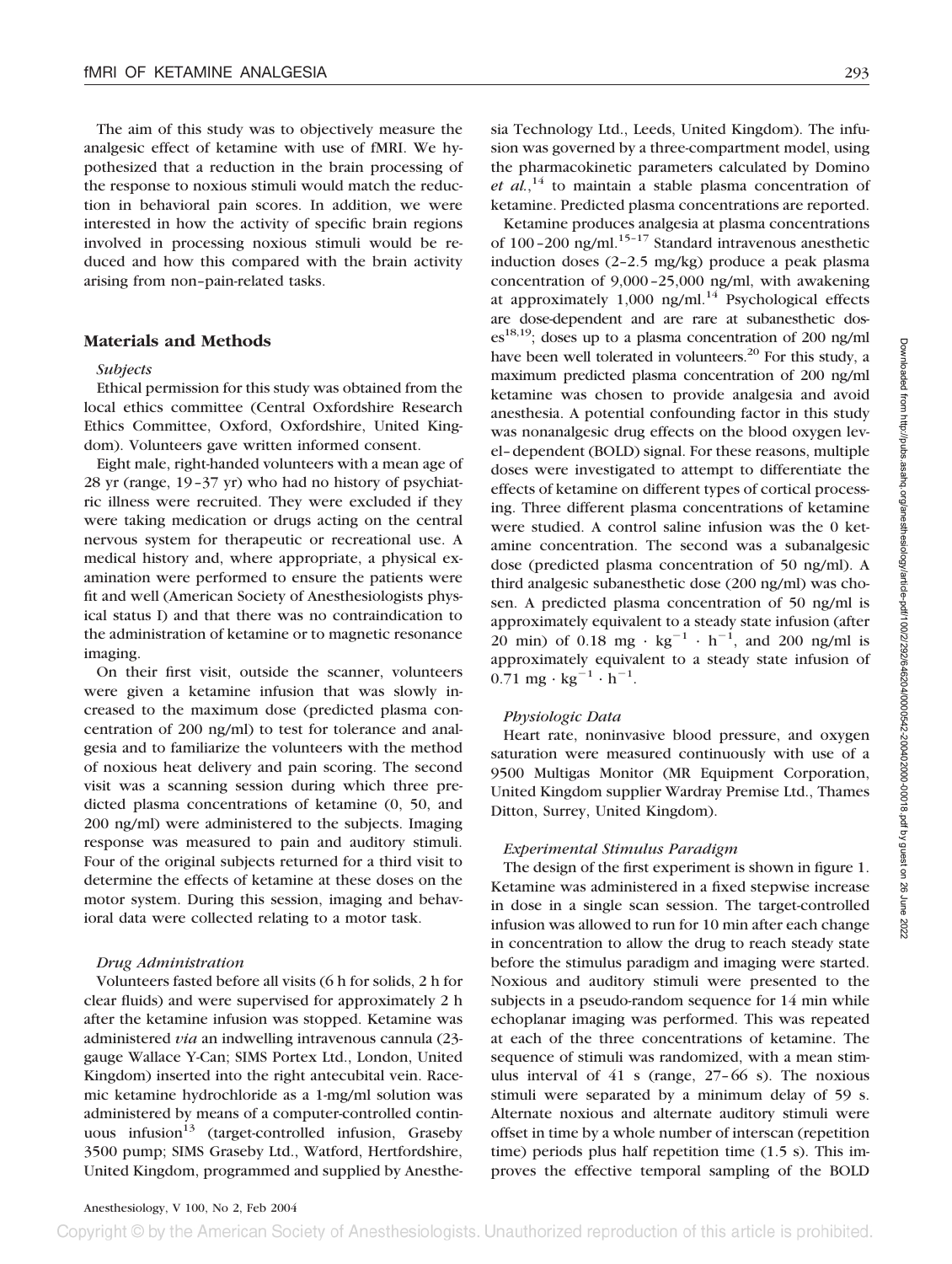

**Fig. 1. (***Top***) Experimental design. After initial pain thresholding and scan setup, echo planar imaging data were collected, and three identical blocks of stimuli were delivered to the volunteer under different drug conditions. (***Bottom***) Detail of one of these blocks. After 10 min to allow drug stabilization, 10 auditory and 10 noxious stimuli were delivered in a pseudo-random sequence. After the last stimulus, the pain scores were collected. After the third block of stimuli, the drug infusion was stopped, and a high-resolution structural scan was collected. For the motor experiment, the motor task replaced the periods of presentation of auditory and noxious stimuli.**

response to the stimulus and thus reduces the associated systematic errors of invariant slice acquisition timing with respect to the stimulus onset.

At the end of each block of pain and auditory stimuli for a given ketamine concentration, the volunteers were asked to rate the average pain for those 10 noxious stimuli on two subjective pain scales. Pain (heat) intensity and averseness were scored with use of two 11-point (0–10) combined numeric and verbal descriptor scales. In the heat/intensity scale, 2 represents warm, no pain; 5 represents mild pain; and 10 represents unbearable pain. In the averseness scale, 2 represents discomforting; 5 represents distressing; and 10 represents excruciating. These scales were projected onto a screen by a digital projector (In Focus LP1000; In Focus Inc., Wilsonville, OR). After each ketamine infusion, the subjects were asked if they had noted any change in the noise of the scanner.

**Thermal Noxious Stimuli.** The thermal noxious stimuli of 3 seconds' duration were administered to the dorsum of the volunteer's left hand by a thermal resistor. This device was built to work within the scanner and consisted of a  $1.5 \times 2$ -cm copper sheet, which delivered a fast ramping stimulus (30 $^{\circ}$ –60 $^{\circ}$ C in 0.8 s) and simultaneously measured the skin temperature under the device. The position of the device was kept constant during each session, delivering the stimulus to the same area of skin. This device was controlled with use of in-house software. The software controlled the maximum temperature and duration of the thermal stimulus and received triggers from the scanner to enable synchronization with data collection.

Before scanning and while volunteers lay in the scanner, the volunteers were "thresholded" for pain (mean temperature, 56.2°C; range, 55–57.5°C). The temperature of the thermal noxious stimulus was adjusted in an iterative fashion until the volunteers consistently scored the pain as 8 out of 10 (strong pain) on the thermal pain intensity scale in response to three noxious stimuli of the same temperature delivered 1 min apart.

**Auditory Stimuli.** A multifrequency, amplitude-modulated tone of 3 seconds' duration was presented to the volunteers. The auditory stimuli were presented binaurally with magnetic resonance–compatible electrostatic headphones (MRC Institute of Hearing Research, Nottingham, United Kingdom).

**Motor Task.** On a separate occasion, four of the original volunteers returned to perform a motor paradigm within the scanner. In these additional imaging sessions, the motor paradigm took the equivalent place of the noxious/auditory paradigm in figure 1. The motor task was repeated at each ketamine concentration. Volunteers practiced the task immediately before scanning to reduce the practice effect on reaction times during scanning. The volunteers were presented with a symbolic representation of a right hand displayed on the projector screen. In the active condition, this indicated which digit should be used to press one of five buttons on a button box. In the control condition, this indicated a digit, but no button was to be pressed. The trials were presented in blocks of 30. Four blocks of requests requiring button presses were alternated with four blocks of nonbutton requests; each block lasted 45 s. Within each block, a new digit trial was presented every 1.5 s. A total of 240 digit images were displayed, of which 120 required a button press and 120 did not. An equal number of requests were made for each digit, and the order of presentation of digits was randomized.

The button-press data were used to calculate reaction times and to detect errors. An error was considered to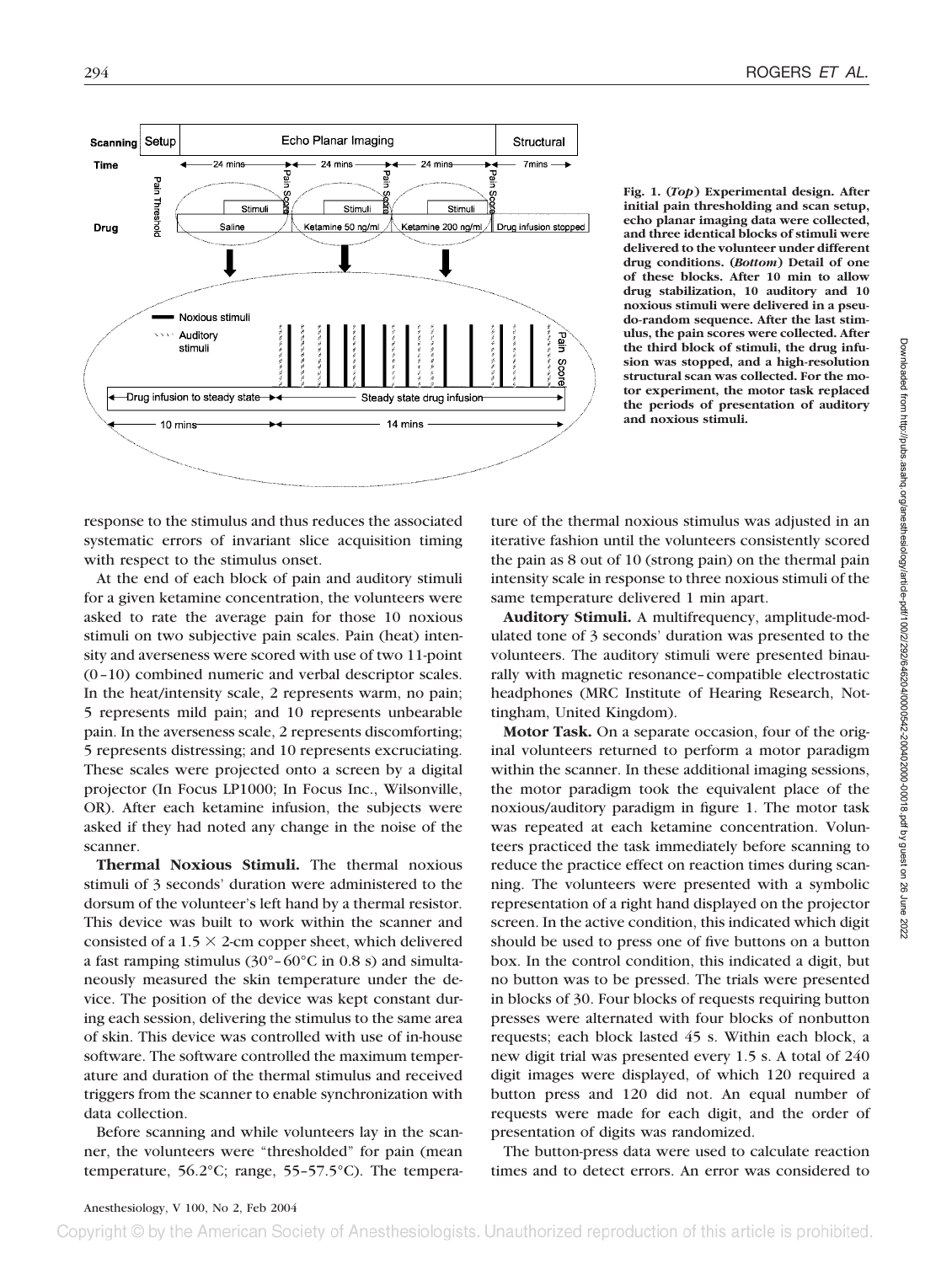have occurred if a button was pressed when the request was not to press, or when no button was pressed when a button press was requested or the wrong digit was pressed. Each button press was counted as correct or incorrect (maximum of 1 error per button press). Erroneous button presses were eliminated from calculating mean reaction times. Mean reaction times were calculated from the delay between the start of the request and a correct button press.

## *Functional Magnetic Resonance Imaging Protocol*

Volunteers were scanned in a 3-T human magnetic resonance imaging system, with a 1-m bore magnet (Oxford Magnet Technology Ltd., Oxford, United Kingdom) with use of a birdcage radio frequency coil and a reduced bore head gradient coil (Magnex SGRAD MKIII; Magnex Scientific Ltd., Oxford, United Kingdom). The magnet was driven by a Varian Unity Inova console (Varian Medical Systems, Palo Alto, CA) using Siemens' gradients (Siemens Medical Ltd., Bracknell, Berkshire, United Kingdom).

A functional magnetic resonance whole brain gradientecho echoplanar imaging sequence was used with the following parameters: repetition time, 3,000 ms; echo time, 30 ms; flip angle, 90°; field of view,  $256 \times 256$  mm; matrix,  $64 \times 64$ . Twenty-one contiguous slices were taken through the whole brain, with a slice thickness of 6 mm.

A three-dimensional turbo FLASH T1-weighted (axial) high-resolution anatomic scan was obtained at the end of the first experiment for each volunteer for coregistering the individual volunteer scans to a common standard template.<sup>21</sup> Imaging parameters were as follows: repetition time, 20 ms; echo time, 4.6 ms; flip angle, 12°; field of view,  $256 \times 256$  mm; matrix,  $256 \times 256$ . Sixty-four contiguous slices of 3 mm were taken.

#### *Statistical Analysis*

**Behavioral Data.** Subjective pain scores, under the different drug conditions, for intensity and averseness were compared with use of a single-tailed paired Student *t* test based on the *a priori* hypothesis. Reaction times to the motor task were analyzed with a two-tailed Student *t* test. A value of  $P \leq 0.05$  was taken as statistically significant.

# **Imaging Data.**

*First-level Analysis.* The imaging data were analyzed to identify regions exhibiting significant changes in BOLD signal, $^{22}$  using a multistage process by the analysis package FSL (Functional Magnetic Resonance Imaging of the Brain Software Library#; version 3.0, release date October 2002). $^{23}$  The following prestatistical processing was applied from within the FSL package: motion cor-

rection using McFLIRT (Motion Correction Functional Magnetic Resonance Imaging of the Brain Linear Image Registration Tool),  $24.25$  spatial smoothing using a Gaussian kernel of full-width half maximum of 5.0 mm, meanbased intensity normalization of all volumes by the same factor, and nonlinear high-pass temporal filtering (set at 100 s). The data were modeled with use of FILM (Functional Magnetic Resonance Imaging of the Brain Improved Linear Model).<sup>26</sup> This uses a general linear modeling approach<sup>27</sup> to fit a model describing the experimental design to the imaging data so that the areas of the brain activated in response to the stimulus can be identified. FILM uses a robust and accurate nonparametric estimate of time series autocorrelation to prewhiten the time series of each voxel<sup>26</sup>; this improves estimation efficiency. Model fitting generates a parameter estimate image for each stimulus type. For each voxel, the higher the parameter estimate is, the more strongly the data correspond to the stimulus waveform, implying activity in response to that stimulus. The parameter estimate for each stimulus type is proportional to the fMRI signal change associated with that stimulus.

*Second-level Analysis.* A second level of analysis of image data was then performed with use of FEAT (fMRI Expert Analysis Tool, a software subset of FSL). Registration of functional image data sets to high-resolution structural and Talairach standard images was performed with use of FLIRT.<sup>24</sup> A fixed-effect group analysis was performed to combine the first-level analysis for individual subjects. This generated, for each ketamine dose, a map of brain activity associated with each stimulus type that was representative of the group of volunteers. The thresholding parameters used for the group fixed-effect analysis were a group Z score of greater than 2.3 at each voxel and then a further significance threshold of  $P \leq$ 0.01 applied to each cluster of voxels exceeding the Z threshold, hence addressing the problem of multiple comparisons. $28-30$ 

A further quantitative analysis of the dose-dependent change in brain activity within brain regions of interest was performed for the group. The regions of interest were defined in two ways. The first method was to create a "global functional mask" from the saline (zero ketamine) fixed-effect group activation maps for each stimulus type: pain, auditory, and motor. The global functional masks were used to represent the total significant brain activity for a paradigm, which was compared with the behavioral results.

In the second approach, pain activity was further investigated by defining the following anatomic regions of interest known to be involved in pain processing: thalamus, insular cortex, anterior cingulate cortex, and primary somatosensory cortex. These were manually defined from the Talairach atlas<sup>21</sup> with use of Talairach coordinates on the standardized brain image. The limits # FSL. Available at: www.fmrib.ox.ac.uk. Accessed October 1, 2002. of these anatomic masks are tabulated in table 1. The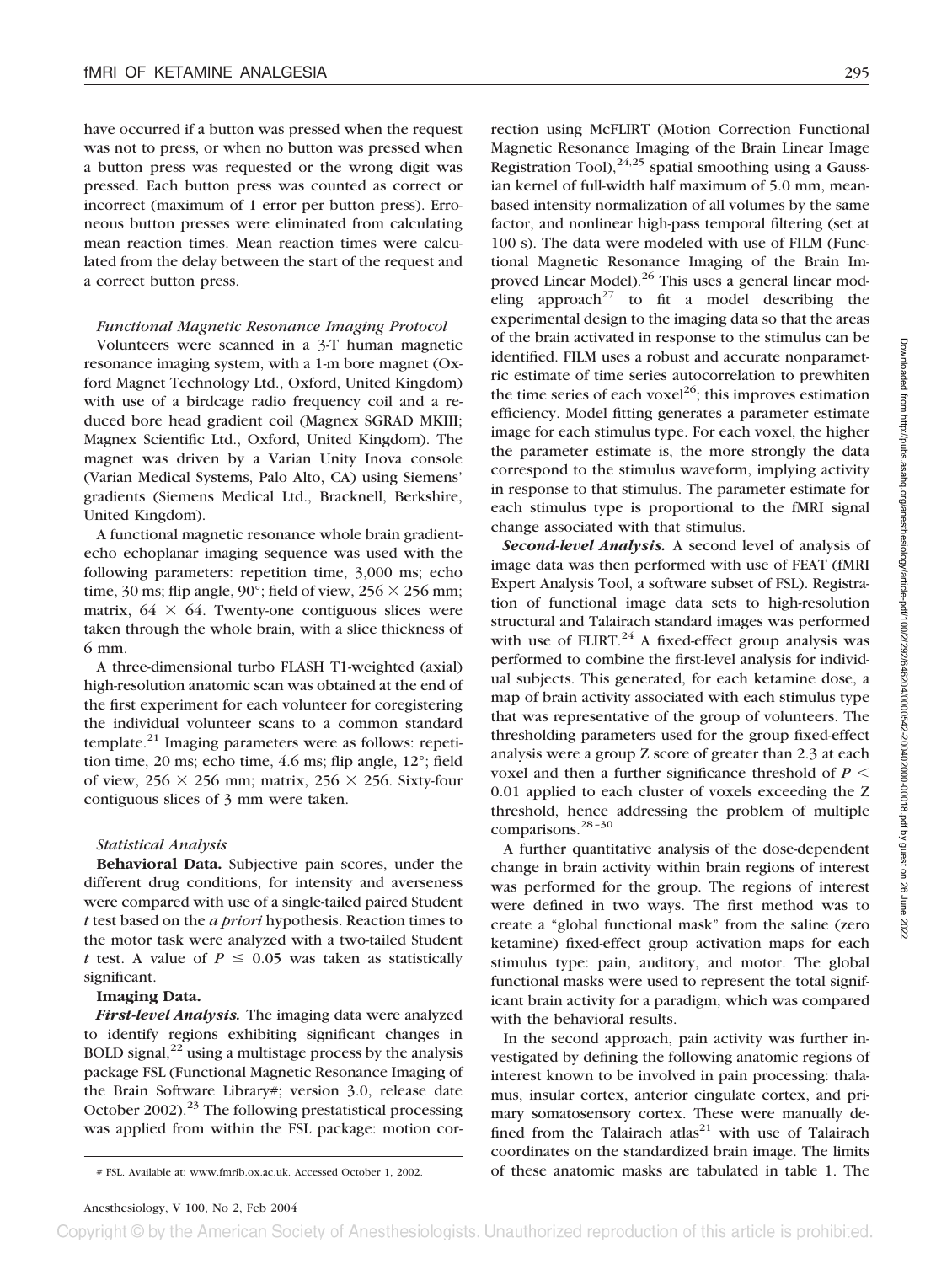#### **Table 1. Limits of Anatomic Masks**

|                                                                                                                   | <b>Talairach Coordinates</b>                                                  |                                                                          |                                                                            |  |  |  |  |
|-------------------------------------------------------------------------------------------------------------------|-------------------------------------------------------------------------------|--------------------------------------------------------------------------|----------------------------------------------------------------------------|--|--|--|--|
|                                                                                                                   | x                                                                             | У                                                                        | z                                                                          |  |  |  |  |
| Thalamus, left<br>Thalamus, right<br>Insula, left<br>Insula, right<br>Anterior cingulate<br>Primary sensory, left | $-2, -20$<br>$+2, +20$<br>$-26, -68$<br>$+26, +68$<br>$-15, +15$<br>$-4, -68$ | $-28,0$<br>$-28.0$<br>$-36, +34$<br>$-36, +34$<br>$+2, +58$<br>$-4, -46$ | $0, +16$<br>$0. + 16$<br>$-4. +16$<br>$-4. +16$<br>$-8, +46$<br>$+24, +76$ |  |  |  |  |
| Primary sensory, right                                                                                            | $+4, +68$                                                                     | $-4. -46$                                                                | $+24, +76$                                                                 |  |  |  |  |

The anatomic masks used were irregular, three-dimensional objects that lie within the quoted outer limits. Coordinates are given in millimeters.

resulting masks were applied to standardized individual subjects' data in Talairach space. The mean of the parameter estimates within the defined regions of interest (functional or anatomic) for the three drug conditions for each subject was then calculated. A group mean and SE, across the volunteers, of the pain, auditory, and motor parameter estimates, representing stimulus-induced signal changes, were thus calculated.

**Statistical Analysis of Imaging Results.** The regional mean parameter estimates were compared by performing a one-factor, within-subjects analysis of variance to check for heterogenicity of covariance, using the general linear model in SPSS version 9.0 (SPSS Inc., Chicago, IL). If there was homogenicity of covariance, paired Student *t* tests were performed. Single-tailed *P* values for the *t* statistic are quoted for those sites where there was an *a priori* hypothesis (analgesia reduces activity in sites processing noxious stimuli). The auditory data and motor data were included in this study for comparison with the pain results, so two-tailed *P* valves are given because these were *post hoc* calculations.

# **Results**

#### *Neurobehavioral Effects*

The lower dose of ketamine (predicted plasma concentration of 50 ng/ml) produced barely perceptible subjective effects. At a predicted plasma concentration of 200 ng/ml, all volunteers noted mild changes, such as feeling sleepy, drunk, light-headed, or dizzy; a feeling of distortion of the arms or face; numbness; and heaviness. Within the scanner, the effects were heightened. There were no reported visual hallucinations. All subjects were able to maintain verbal contact throughout the study and were able to describe their experiences clearly afterward. Memory was not tested, but subjects apparently had complete recall of these events.

# *Thermal Noxious Stimuli*

The behavioral pain data are displayed in figure 2, showing the mean and SE of pain intensity and averseness at each dose of ketamine. The high-dose ketamine

infusion (200 ng/ml predicted plasma concentration) produced a significant decrease in both pain intensity and averseness compared with saline. Pain intensity decreased from a score of 7.8  $\pm$  0.13 (mean  $\pm$  SEM) during the saline infusion to  $5.0 \pm 0.7$  ( $P = 0.004$ ) at 200 ng/ml ketamine. That is a decrease from strong pain to mild pain. Pain averseness decreased from  $4.9 \pm 0.8$  (distressing) during saline to 1.9  $\pm$  0.6 (discomforting) ( $P =$ 0.004) at 200 ng/ml ketamine. The pain scores at the threshold dose of 50 ng/ml ketamine were not statistically different from those associated with the saline dose. The pain intensity score decreased from  $7.8 \pm 0.1$ during the saline infusion to 7.4  $\pm$  0.2, and the averseness score decreased from  $4.9 \pm 0.8$  during the saline infusion to  $4.6 \pm 0.8$ .

The pain imaging data are shown in the color-rendered image (fig. 3, A–C), which displays the response of the brain to the thermal noxious stimuli at the three drug doses. Characteristic sites are activated, such as the thalamus, insular cortex, anterior cingulate cortex, and primary sensory cortex. These images show strong insula activation, with relatively little activity in the primary sensory cortex. The Talairach coordinates for the voxels



#### **Fig. 2. Mean pain scores for the three drug conditions for pain intensity** (*A*) and pain averseness (*B*). Mean pain scores ( $n = 8$ ) **are plotted with** *error bars* **showing the SEM. At 50 ng/ml ketamine, there is a small, nonsignificant decrease in pain intensity and pain averseness. The decrease at 200 ng/ml ket**amine is statistically significant (intensity,  $P = 0.004$ ; averse**ness,** *P* **0.004 compared with saline). \* Statistically significant decrease in pain score in comparison with saline.**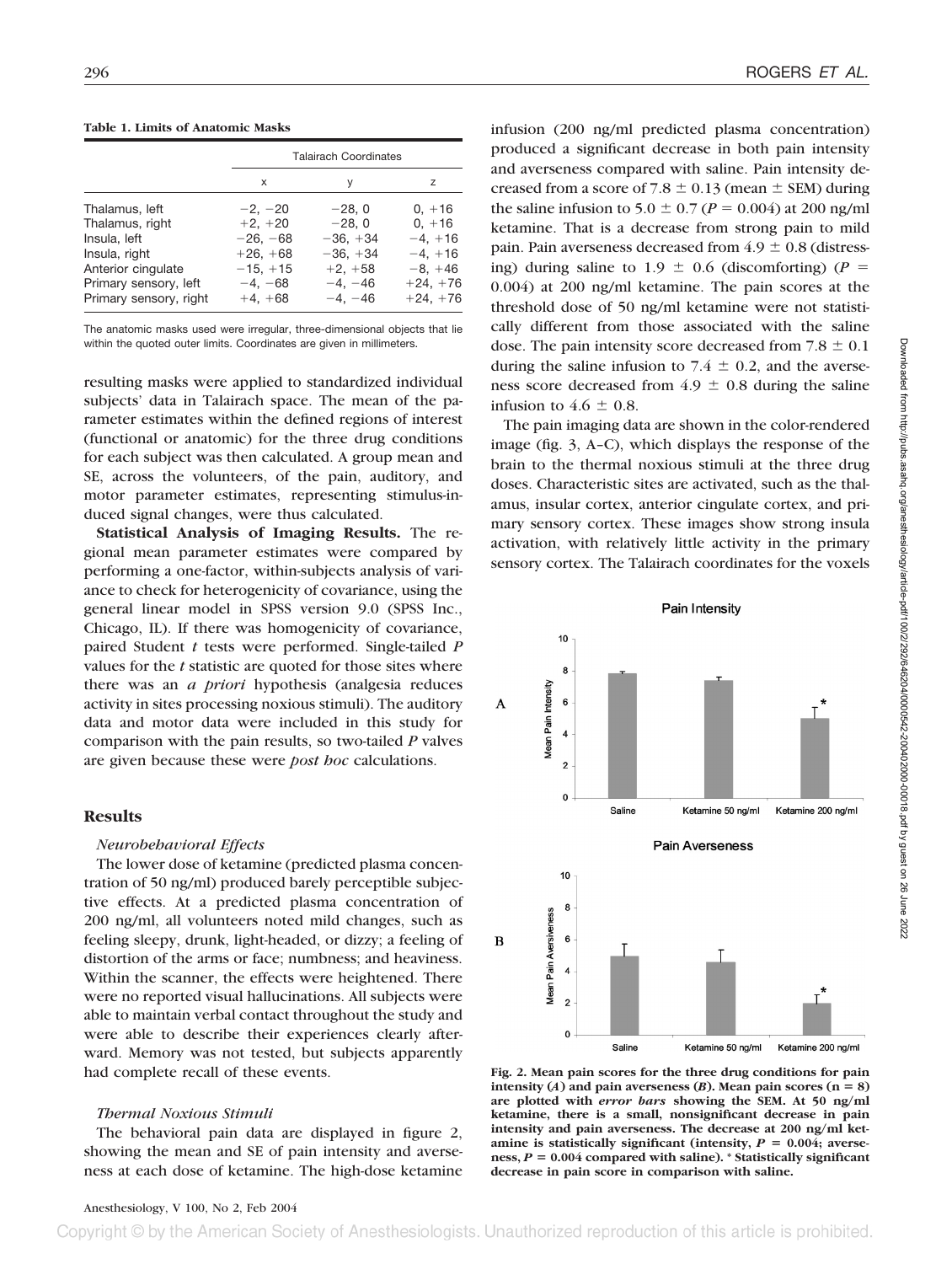

2.3 Z Score 10.8

**Fig. 3. Fixed-effect group activation in response to nociceptive stimulation during saline infusion (***A***), ketamine predicted plasma concentration of 50 ng/ml (***B***), and ketamine predicted plasma concentration of 200 ng/ml (***C***). The images consist of a color-rendered statistical map of activation (Z scores) registered onto high-resolution structural scans that have been transformed to standardized brain geometry (Talairach space). For clarity, 10 representative images are shown. The standard threshold for voxel activation was taken as**  $Z > 2.3$  **(** $P < 0.05$ **), and clusters were defined with a significance threshold of** *P* **0.01. Color is used to display the Z scores for voxel activation, from** *red* **(lowest Z) to** *yellow* **(highest Z). Anatomic left (***L***) and right (***R***) are marked and with labels indicating relevant anatomic sites.**

with the maximum Z score within each anatomic region are given in table 2.

The magnitude of the global activation to the thermal stimulus is shown in figure 4, which illustrates the group average parameter estimates in response to pain, in the functionally defined pain region of interest. The BOLD response to pain shows a nonsignificant decrease at low-dose ketamine compared with saline (saline *vs.* 50 ng/ml ketamine,  $P = 0.16$ ) but a significant reduction at the higher (200 ng/ml) dose of ketamine (saline *versus* 200 ng/ml ketamine,  $P = 0.02$ ).

Figure 5 shows the BOLD signal change in response to painful stimulation within anatomic regions of interest. The limits of the anatomic masks used to define these areas are defined in table 1. At the maximum ketamine dose (200 ng/ml), there was a significant reduction in

the magnitude of the BOLD signal response to painful stimulation compared with saline in the thalamus (right,  $P = 0.03$ ; left,  $P = 0.045$ ) and insular cortex ( $P = 0.03$ , right and left). However, a non–statistically significant reduction was seen in the anterior cingulate cortex and the primary sensory cortex. The pattern of changing activity with increasing ketamine concentration of the primary sensory cortex was different from the other anatomic sites. It showed lower signal changes in response to painful stimuli, with a less clear match of changing fMRI response to the behavioral data with increasing drug concentration.

To provide an alternative method of comparison of the effects of ketamine, for each anatomic region at each drug dose, the voxel with the maximum Z value was located. Table 2 provides the Talairach coordinates and Z values of these voxels. A blank result indicates that no voxel within that region achieved the significance threshold of  $Z = 2.3$ .

# *Auditory Stimuli*

No subjects reported a perceptual change in the noise of the scanner at 50 ng/ml, but all subjects described the scanner as sounding different at 200 ng/ml. However, we were unable to quantify this perceptual change.

The effects of ketamine on the imaging results can be seen in figure 4, which shows the group average parameter estimates in response to the auditory stimuli in the functionally defined auditory regions. This shows a nonsignificant increase at 50 ng/ml ketamine  $(P = 0.057)$ followed by a significant decrease at 200 ng/ml ketamine (saline *versus* 200 ng/ml ketamine,  $P = 0.001$ ). Table 2 provides the coordinates and Z value of the most active voxel for each drug dose in response to the auditory stimulus.

## *Motor Task*

The behavioral results for the effects of ketamine on the motor task can be analyzed in two ways: comparing the number of button-press errors, or comparing the reaction time for the task. The number of button-press errors in performing the motor experiment was low (between 1 and 5) at each dose. The total number of errors made by all the volunteers at each dose was the same—13, *i.e.*, on average, 3.25 errors out of a potential maximum of 240 errors/session. The mean reaction time to press the button during the saline infusion was 465  $\pm$ 2.9 ms (mean  $\pm$  SEM), which increased to 483  $\pm$  6.3 ms and  $503 \pm 4.8$  ms at the 50- and 200-ng/ml predicted plasma concentrations, respectively. The increases in reaction times represent 4% and 8% increases above the saline values for the 50- and 200-ng/ml predicted plasma concentrations, respectively. These increases are statistically significant:  $P = 0.04$  for saline *versus* 50 ng/ml ketamine and  $P \le 0.001$  for saline *versus* 200 ng/ml ketamine (two-tailed *t* test).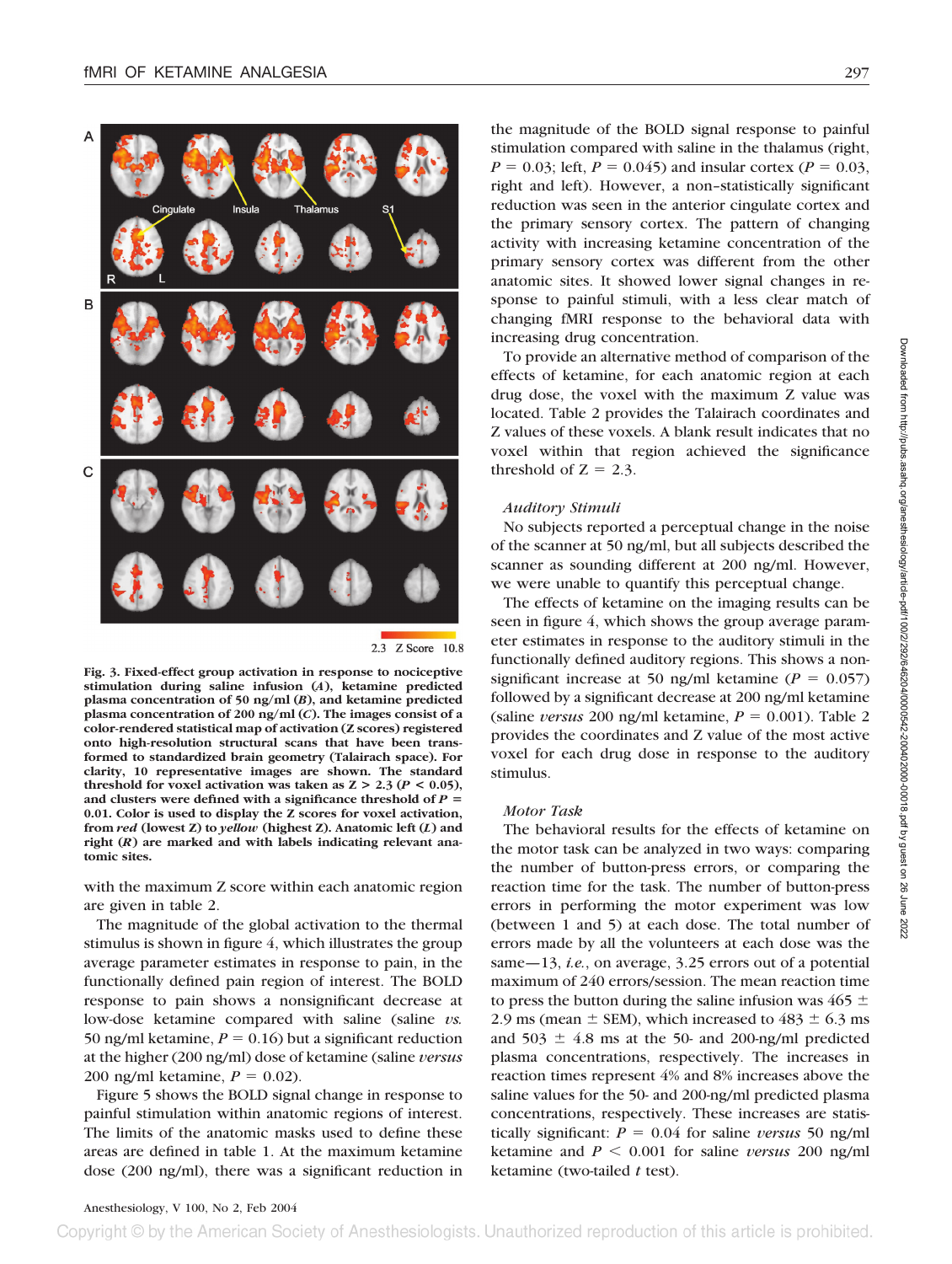| Anatomic Region                | Saline                       |       |       | 50 ng/ml Ketamine            |       |       | 200 ng/ml Ketamine       |                    |       |                |      |                    |
|--------------------------------|------------------------------|-------|-------|------------------------------|-------|-------|--------------------------|--------------------|-------|----------------|------|--------------------|
|                                | <b>Talairach Coordinates</b> |       |       | <b>Talairach Coordinates</b> |       |       | Talairach<br>Coordinates |                    |       |                |      |                    |
|                                | х                            | У     | z     | Maximum<br>Z Score           | X     | У     | Z                        | Maximum<br>Z Score | X     | У              | z    | Maximum<br>Z Score |
| Pain paradigm                  |                              |       |       |                              |       |       |                          |                    |       |                |      |                    |
| Insula, right                  | 34                           | 26    | $-2$  | 10.1                         | 38    | $-20$ | 14                       | 10.8               | 38    | $-20$          | 14   | 8.8                |
| Insula, left                   | $-36$                        | 10    | $-4$  | 8.1                          | $-34$ | 8     | 2                        | 9.0                | $-54$ | $-6$           | $-2$ | 5.4                |
| Anterior cingulate             | $-2$                         | 14    | 32    | 7.6                          | 10    | 14    | 34                       | 8.7                | 4     | $\overline{2}$ | 40   | 5.1                |
| Thalamus, right                | 6                            | $-20$ | 4     | 6.0                          | 14    | $-18$ | $-2$                     | 7.6                | 12    | $-12$          | $-2$ | 4.2                |
| Thalamus, left                 | $-6$                         | $-18$ | 2     | 5.8                          | $-14$ | $-18$ | $-4$                     | 6.6                | $-6$  | $-22$          | 10   | 2.7                |
| Primary sensory, right         | 36                           | $-20$ | 60    | 4.7                          | 56    | $-26$ | 24                       | 7.8                | 56    | $-24$          | 26   | 6.3                |
| Primary sensory, left          | $-62$                        | $-26$ | 28    | 5.6                          | $-58$ | $-24$ | 26                       | 6.6                | $-60$ | $-26$          | 28   | 5.4                |
| Prefrontal, right              | 36                           | 40    | 14    | 4.5                          | 42    | 56    | 18                       | 4.5                |       |                |      | < 2.3              |
| Auditory paradigm              |                              |       |       |                              |       |       |                          |                    |       |                |      |                    |
| Superior temporal gyrus, left  | $-52$                        | $-20$ | 0     | 10.3                         | $-54$ | $-20$ | 2                        | 12.4               | $-54$ | $-22$          | 2    | 9.9                |
| Superior temporal gyrus, right | 58                           | $-40$ | 6     | 8.4                          | 60    | $-14$ | $-2$                     | 10.5               | 62    | $-14$          | 0    | 8.4                |
| Motor paradigm                 |                              |       |       |                              |       |       |                          |                    |       |                |      |                    |
| Cerebellum, right              | 22                           | $-56$ | $-34$ | 4.7                          | 22    | $-56$ | $-32$                    | 4.6                |       |                |      | < 2.3              |
| Postcentral gyrus, left        | $-44$                        | $-32$ | 60    | 4.6                          | $-44$ | $-32$ | 60                       | 4.9                | $-36$ | $-18$          | 64   | 4.5                |

#### **Table 2. Regional Maximum Z Scores**

Maximum Z scores for each paradigm at different ketamine doses in different anatomic regions. Talairach coordinates are given in millimeters.

The imaging results for the motor task are displayed in figure 4, which shows the group average parameter estimate in response to the motor stimuli in the functionally defined motor regions. The imaging response to the motor task shows non–statistically significant decreases at 50 and 200 ng/ml. Saline *versus* 200 ng/ml ketamine yielded a *P* value of 0.5, and saline *versus* 50 ng/ml ketamine yielded a *P* value of 0.7 (two-tailed *t* test). As with the other paradigms, table 2 provides data on the most activated voxel in response to the motor task. A blank result indicates that no voxel exceeded the threshold Z value of 2.3 within that anatomic region.

# **Discussion**

We have compared the subjective reduction in pain perception (analgesia) produced by different doses of ketamine with objective changes in activity of key brain areas during noxious thermal stimulation. To specifically isolate the analgesic effects of ketamine from generalized anesthetic effects, we compare this with the effect of ketamine on non-noxious stimuli: responses to an auditory stimulus and a motor task. Therefore, our aim was to measure the specific effects of ketamine on cerebral processing of noxious stimuli.

At a predicted plasma concentration of 200 ng/ml, ketamine had a significant analgesic effect, reducing the behavioral pain score from strong pain (heat pain score 7.8) to mild pain (heat pain score 5), and the measured fMRI signal (parameter estimate) was statistically significantly reduced from 97.8 to 36.9 (61% reduction). The imaging results are therefore consistent with the behavioral analgesic effects of ketamine.

Investigating drugs with use of fMRI is becoming more common; however, confounds exist that should be taken into account in any experimental design. The signal measured in fMRI (BOLD) is altered by local neuronal firing, which requires oxygen and alters local blood flow, thus changing the local concentration of deoxyhemoglobin.22 An analgesic, as part of its primary effect, may reduce regional neuronal activity, thus reducing the BOLD signal related to the noxious stimulation. However, the drug, by binding to receptors, may also increase local metabolic consumption, thus increasing the BOLD signal. In addition, the drug may independently alter cerebral blood flow and cerebral blood volume, thus altering the BOLD signal. This is why it is crucial to have a simultaneous recording of the fMRI signal with a behavioral measure of the paradigm. A concurrence of behavioral and imaging results is a strong argument suggesting that the imaging is measuring the specific behavioral function in the brain. Alternative imaging techniques can help to unravel some of these confounds. Using optical imaging in monkeys, isoflurane reduces the magnitude of the global signal (analogous to the BOLD signal), and this reduction occurs in both the oxyhemoglobin and deoxyhemoglobin signal with no significant change in time course. $31$  With the current fMRI experiment, we cannot distinguish these confounds, such as the difference between drug-induced changes in neuronal firing and drug-induced changes in cerebral blood flow. In the presence of a reduced behavioral pain score, a decreased activation to a noxious stimulus in a region of the brain that normally processes pain is most likely due to the drug binding to receptors, in these regions or functionally connected regions, reducing the capacity of the neurons to fire.

In addition, the effects of ketamine are not confined to analgesia, because it clearly has profound cerebral anesthetic properties. To investigate the specificity of ket-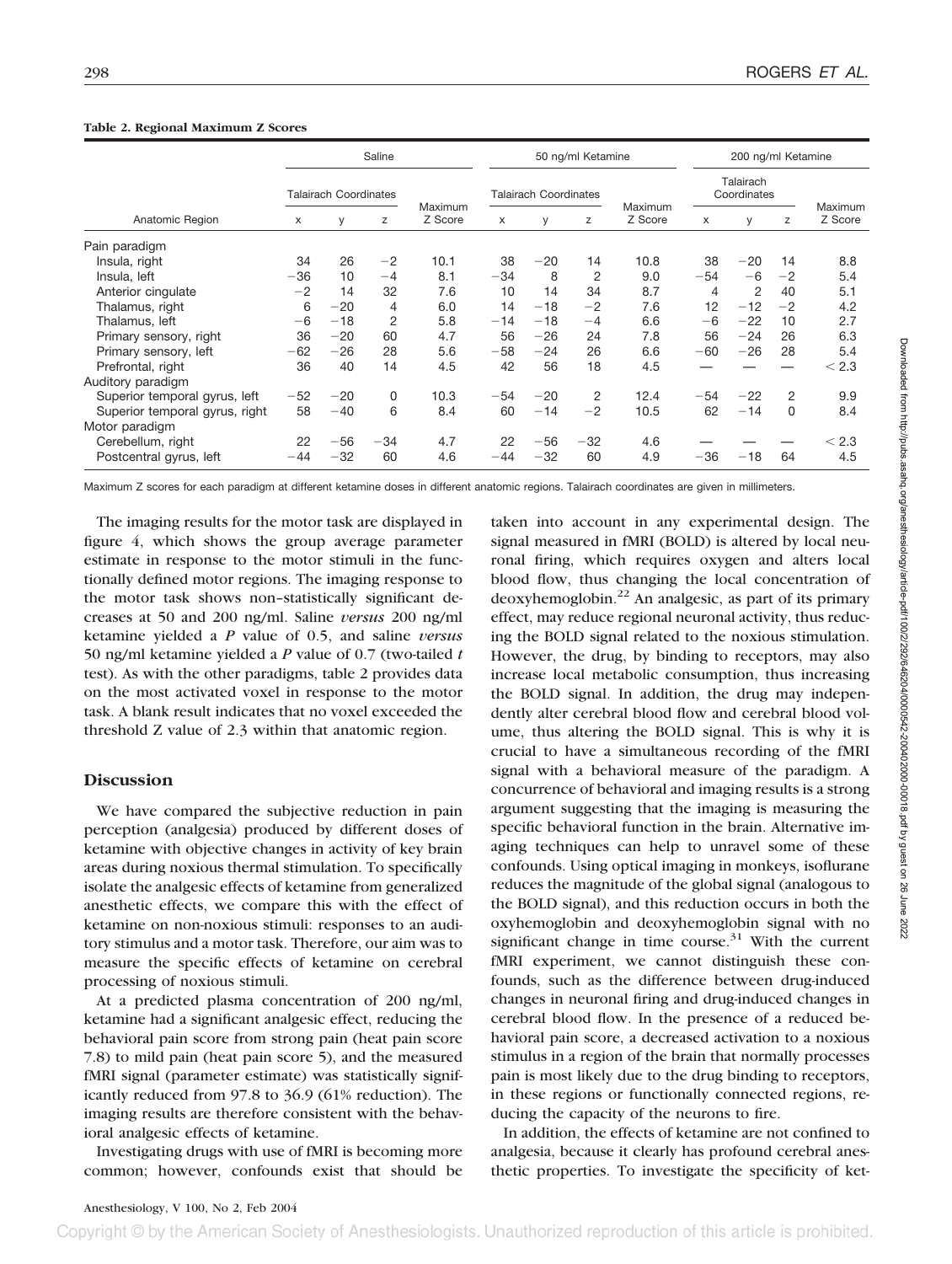

**Fig. 4. Comparison of activation during pain (***A***), auditory stimuli (***B***), and motor tasks (***C***). These graphs show the level of activation within areas of the brain that respond to pain (***A***), auditory stimuli (***B***), or motor tasks (***C***) under the three drug conditions. Pain, auditory, and motor regions of interest were defined from the group activity map during the saline infusion. A mean parameter estimate within each mask for each subject at each dose was calculated. The displayed value is the average for the eight volunteers, with** *error bars* **showing the SEM. \* Statistically significant change from the saline infusion.**

amine on the processing of nociceptive stimuli, we investigated additional tasks. The imaging result on the processing of an auditory stimulus at different ketamine doses was complex: an increase at 50 ng/ml followed by a decrease in signal at 200 ng/ml. These results show that ketamine has effects beyond the processing of noxious stimuli. These results were difficult to interpret because we had no objective quantifiable behavioral measure of audition to compare with the imaging data. However, it is interesting to note the different pattern of response to the auditory stimuli compared with the other two paradigms at the different drug doses.

For this reason, we performed an additional experiment with a motor task, which allowed the comparison of imaging with behavioral results at different doses of ketamine. The reduced statistical power of using four

subjects is offset by the larger number of data points collected for each subject, which produces similar SEs for the different paradigms. Ketamine had no effect on the number of button-press errors. The reaction times were statistically significantly increased, being increased by 4% and 8% at 50 and 200 ng/ml ketamine, respectively. This suggests that the ketamine at these doses causes only a minor degree of cognitive impairment. These behavioral results are comparable with the modest 6% and 17% reduction in the fMRI signal in motor areas of the brain, which is a non–statistically significant effect.

**Thalamus** 



**Fig. 5. Functional magnetic resonance signal change associated with noxious stimuli in anatomically defined regions of interest: thalamus (***A***), insular cortex (***B***), anterior cingulate cortex (***C***), and primary sensory cortex (***D***). The** *vertical axis* **represents a parameter estimate proportional to the signal change above baseline (in arbitrary units). The** *horizontal axis* **displays the predicted plasma concentration of ketamine.** *Black bars* anatomic right; *white bars* = anatomic left; *gray bars* = midline **structures. \* Statistically significant reduction in signal from saline.**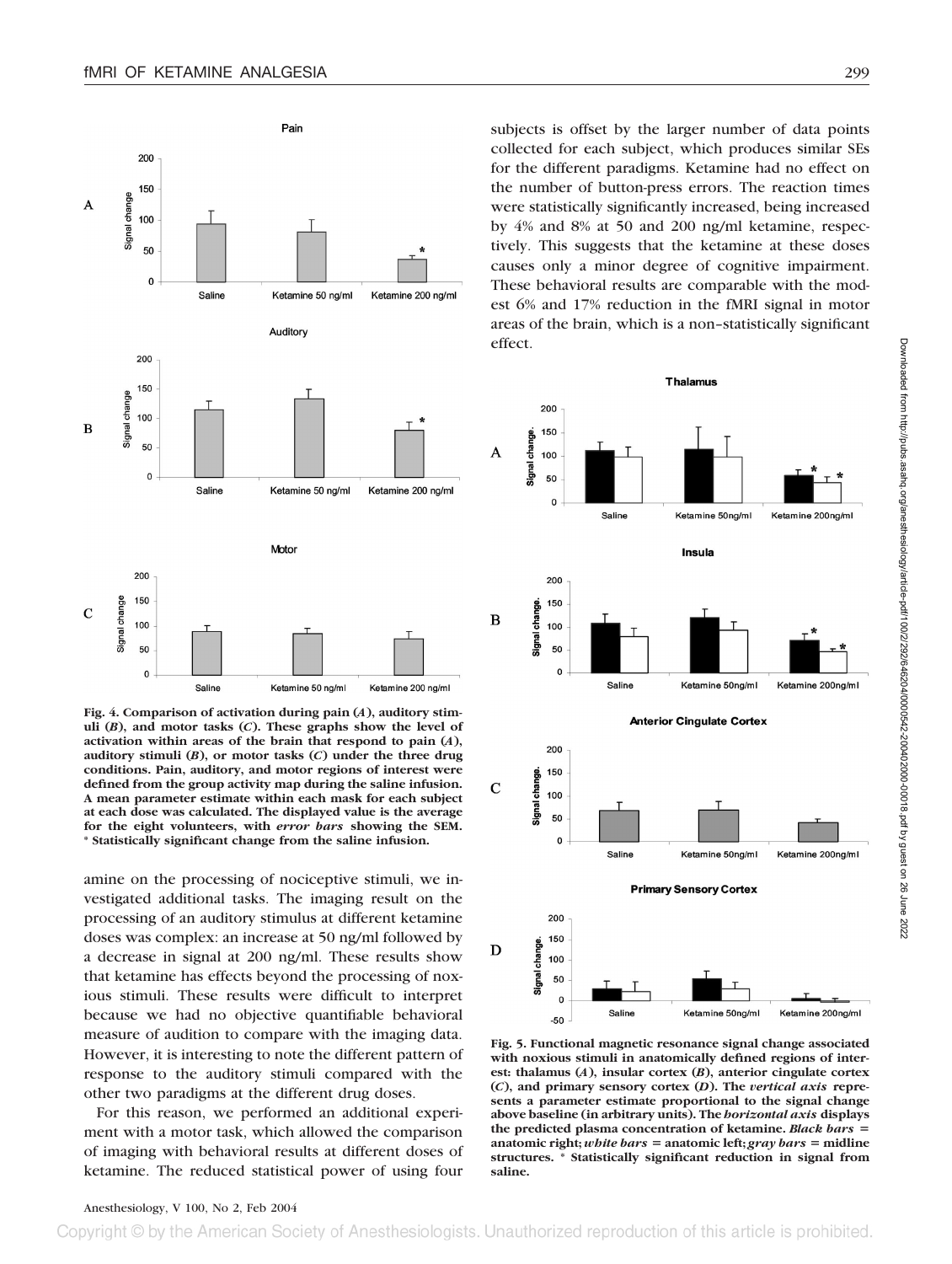Considering the results from these three paradigms, we can conclude that the effects we measured in the BOLD signal are unlikely to be solely due to a global effect on cerebral hemodynamics or cognition. This is because we have found differences in the imaging results between the different paradigms, differences in magnitude and direction of change. These differences show close similarities to their respective behavioral results. This concurrency between the different behavioral and imaging results for the different paradigms indicates specific rather than global effects of ketamine. In addition, early work by Breier *et al.*, <sup>32</sup> using fluorodeoxyglucose positron emission tomography and a task to control for mental activity, showed no significant difference in global metabolic activity between ketamine and placebo infusion. A recent study by Abel *et al.*, <sup>33</sup> using ketamine and fMRI with a cognitive task, found specific focal task-dependent effects of ketamine rather than global task-independent effects, which support the notion that ketamine does have specific effects that can be determined with use of fMRI. Therefore, these two studies support our findings that analgesic effects of ketamine can be distinguished from anesthetic effects with fMRI.

The order of administration of the three drug dosages could not be randomized without making the scanning times unacceptably long or introducing extra sessions. This raises the possibility of either a cumulative drug effect or alternatively adaptation or sensitization to the noxious stimulus. However, the drug dose range is sufficiently large (fourfold) to minimize a cumulative drug effect, and we have not seen adaptation or sensitization with this stimulus type in previous studies.

As expected, the BOLD activation to noxious stimuli was widespread and bilaterally activated with a small, consistent increase in the contralateral side. $34$  At the higher dose of ketamine (200 ng/ml), there was a variability of response in different anatomic regions of interest. The thalamus and insula showed the greatest reduction in activation, and these two regions of the brain are known to be the regions most strongly associated with pain intensity.10 The anterior cingulate has a complex role in pain processing, with subdivisions having not only different roles in pain processing but also demonstrating reciprocal inhibition. $35$  Surprisingly, the reduction in activity in the anterior cingulate cortex did not reach statistical significance, although it did show a trend toward decreased activation.

The activation of the primary sensory cortex did not show a clear relation to the behavioral pain scores. Pain studies have shown variable activation of the primary sensory cortex, and this seems to be dependent on the size, position, and nature of the nociceptive stimuli.<sup>35</sup> We used a device that was built for the purpose of delivering the noxious stimulus. It is small, remains in a fixed position, and has the advantage of a very fast ramp time, 30–60°C in 0.8 s. This provides a stimulus with a

relatively small sensory and a relatively large nociceptive component, which may explain the poor activation of the sensory cortex.

Interestingly, examination of the imaging data shows an area of prefrontal cortex (table 2) that is activated in response to noxious stimuli during the saline infusion and at 50 ng/ml ketamine but is no longer active at 200 ng/ml ketamine. These areas include regions that we have previously identified as having a role in processing the anticipation/anxiety component of pain.<sup>36</sup> We postulate that the decreased activation in this region at the higher dose of ketamine is due to a reduction in level of anticipation and anxiety associated with the painful stimulus.

Ketamine has analgesic effects at multiple sites within the nervous system, not only cortical, but also at the spinal cord. Separate imaging of the spinal cord and brain would be needed to discriminate the relative contribution of the effects of ketamine at these different central locations. However, it is clear that large and measurable decreases in activation to noxious stimuli occur within the brain that are variable across different pain processing areas, which cannot be explained purely by a altered input from the spinal level.

Ketamine is an anesthetic drug, and so it would be expected to have global cognitive effects. Behavioral pain scores are reduced under conditions of reduced vigilance to the noxious stimulus, and this has been imaged.37,38 It is interesting to speculate as to whether part of the analgesic action of ketamine is by reducing vigilance to the task. However, distraction causes a much smaller reduction in the behavioral pain score and thus is unlikely to be more than a component of the analgesic effect of ketamine. In addition, we found no significant effects on the error rate measured during the motor task, which supports the notion that global cognitive effects were not a confound in this study.

The great power of this approach to the study of analgesia is the ability to simultaneously record behavioral subjective pain scores and the activity in specific regions of the brain while altering drug dose. From this, not only can analgesic effects be objectively measured, but also information can be gained about the mechanisms of analgesia. Analgesic effects can be separated from anesthetic effects. Further experience with different drugs will provide insight into the differing types of mechanisms by which analgesia can be produced in humans.

# **References**

<sup>1.</sup> Kohrs R, Durieux ME: Ketamine: Teaching an old drug new tricks. Anesth Analg 1998; 87:1186–93

<sup>2.</sup> Corssen G, Domino EF: Dissociative anesthesia: Further pharmacologic studies and first clinical experience with the phencyclidine derivative CI-581. Anesth Analg 1966; 45:29–40

<sup>3.</sup> Adler CM, Goldberg TE, Malhotra AK, Pickar D, Breier A: Effects of ketamine